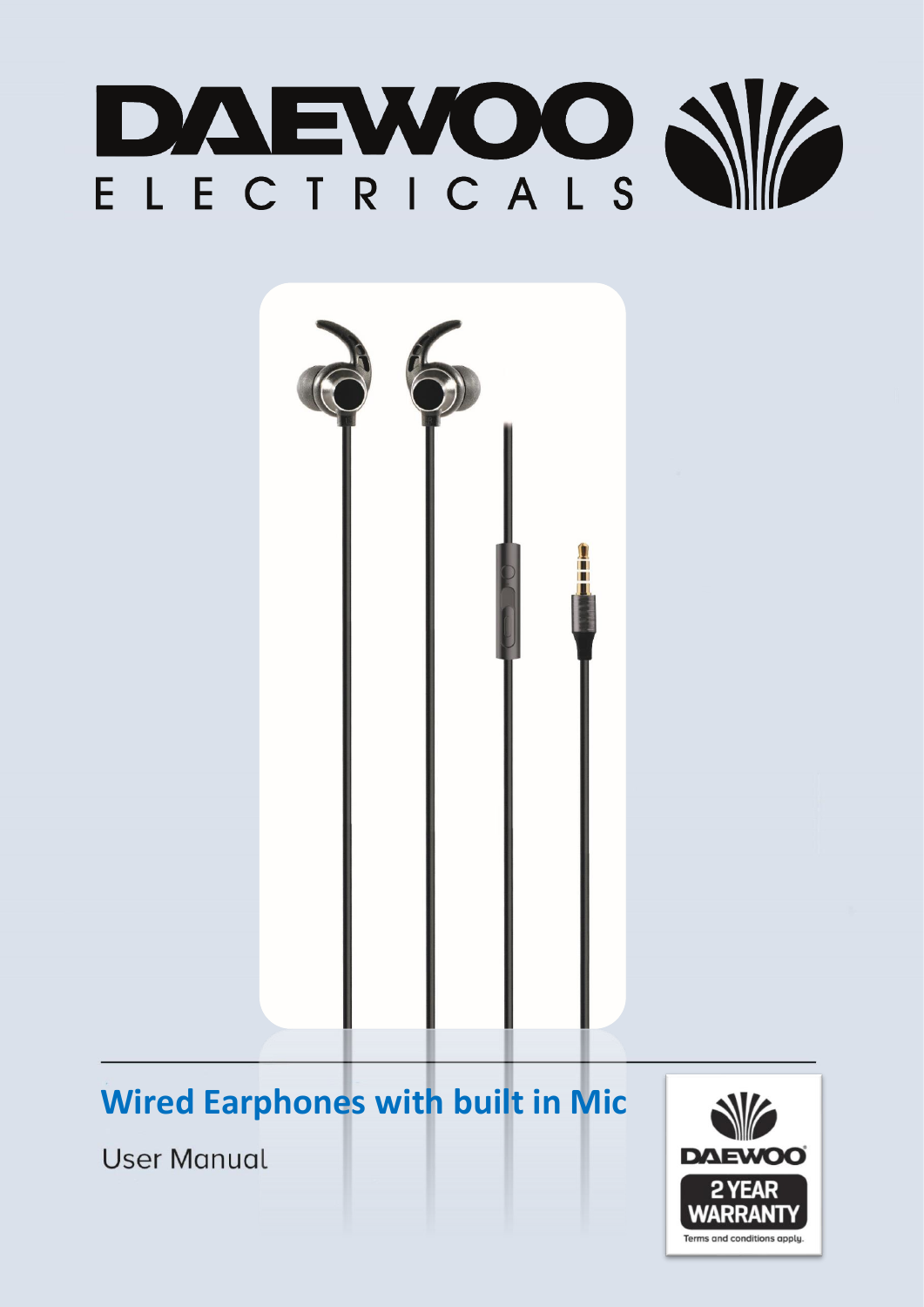## IMPORTANT SAFEGUARDS

### **When using electrical appliances, basic safety precautions should always be followed. These instructions should be saved for future reference:**

- Read and familiarise yourself with all operating instructions before using your Earphones.
- Before using your Earphones, visually check that the unit is intact and has not suffered any transit damage.
- Do not operate these Earphones after a malfunction or after being dropped or damaged in any way.
- Never allow children to play with the Earphones. Small parts may be a choking hazard.
- These Earphones are intended for household use only and should not be used for industrial purposes.
- Do not use these Earphones for anything other than its intended use.
- Do not immerse the Earphones in water or any other liquids.
- Do not expose the Earphones to moisture, rain or humidity, they are not waterproof.
- Never clean the Earphones with solvents or harsh or abrasive cleaners.
- Do not attempt to dismantle the Earphones, it does not contain any user serviceable parts.
- Whilst not in use, store the Earphones in a cool dry place free from extreme temperatures, humidity or dust.

#### **Description of Parts**



- 1. Right Earpiece.
- 2. Microphone.
- 3. 3.5mm Jack Plug.
- 4. Left Earpiece.

#### **Using Your Earphones**

- 1. Place the Earphones into the Ears observing the Left (4) and Right (1) markings.
- 2. Insert the 3.5mm Jack Plug (3) into the audio device you are using i.e. phone, tablet or other media device.
- 3. Adjust the volume and other controls on your device in the usual manner.

#### **Handling Telephone Calls**

- 1. Briefly press the button next the Microphone (2) to answer a call.
- 2. Your voice will be picked up by the built in Microphone (2).
- 3. The callers voice will be heard in the Earphones.
- 4. Press the button next to the Microphone (2) again to cancel or end the call.

#### **Care and Use of your Earphones**

- Clean the Earphones with a clean damp cloth. Never clean with harsh or abrasive cleaners.
- Do not submerge the Earphones in water or any other liquids.

#### **Technical Specification**

| <b>Model Numbers</b>      | AVS1411, AVS1420, AVS1421 & AVS1422 |
|---------------------------|-------------------------------------|
| Weight                    | 40g                                 |
| <b>Audio Power Rating</b> | 20 <sub>m</sub> W                   |